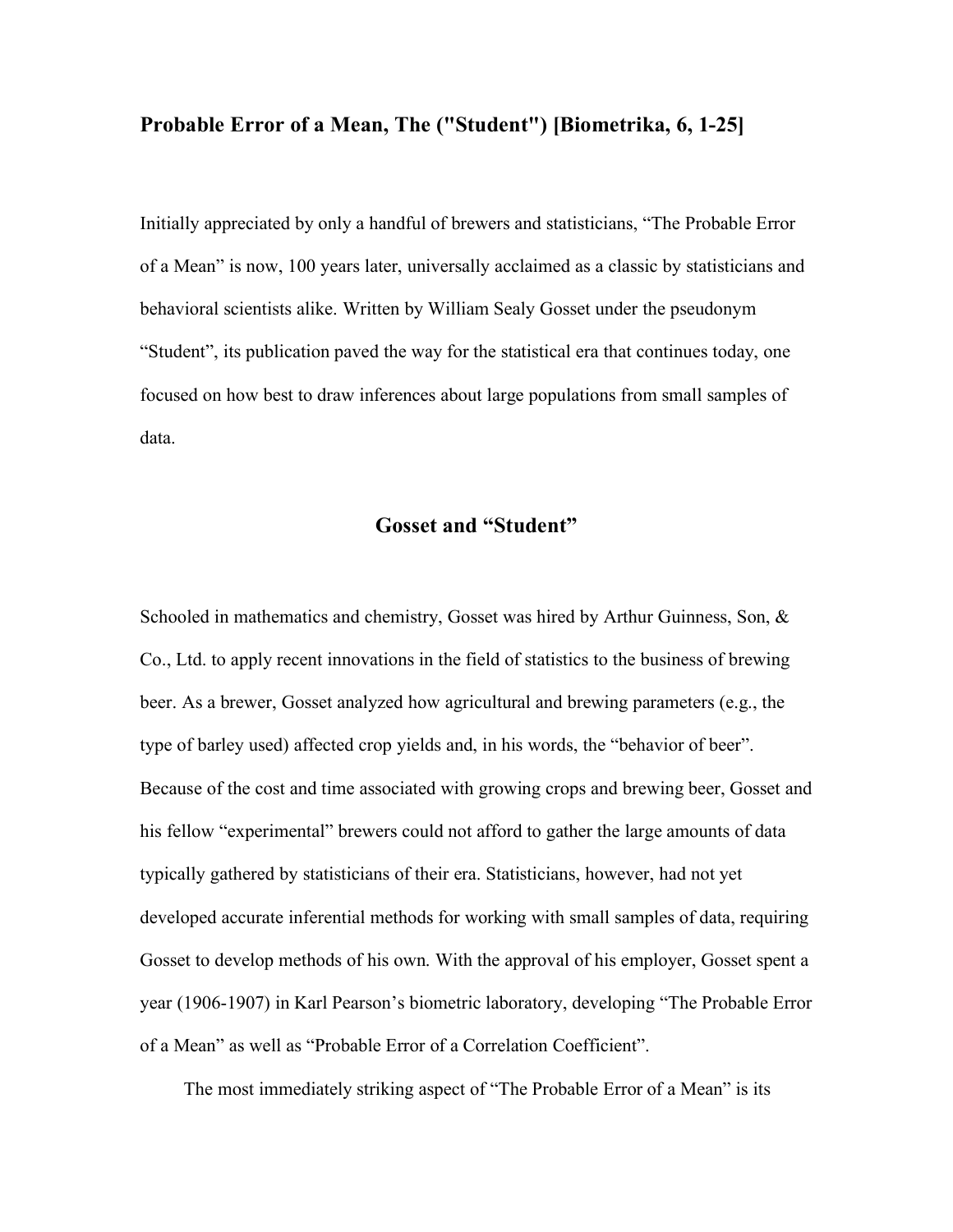pseudonymous author: "Student". Why would a statistician require anonymity? The answer to this question came publicly in 1930, when fellow statistician Harold Hotelling revealed that "Student" was Gosset, and that his anonymity came at the request of his employer, a "large dublin Brewery". At the time, Guinness considered its use of statistics a trade secret and forbade its employees from publishing their work. Only after negotiations with his supervisors was Gosset able to publish his work, agreeing to neither use his real name nor publish proprietary data.

## **The Problem: Estimating Sampling Error**

As its title implies, "The Probable Error of a Mean" focuses primarily on determining the likelihood that a sample mean approximates the mean of the population from which it was drawn. The "probable error" of a mean, like its standard error, is a specific estimate of the dispersion of its sampling distribution, and was used commonly at the start of the 20th century. Estimating this dispersion was then and remains today a foundational step of statistical inference: To draw inference about a population parameter from a sampled mean (or, in the case of null hypothesis significance testing, infer the probability that a that a certain population would yield a sampled mean as extreme as the obtained value), one must first specify the sampling distribution of the mean. The Central Limit Theorem provides the basis for parametrically specifying this sampling distribution, but does so in terms of population variance. In nearly all research, however, both population mean and variance are unknown. To specify the sampling distribution of the mean, therefore, researchers must use the sample variance.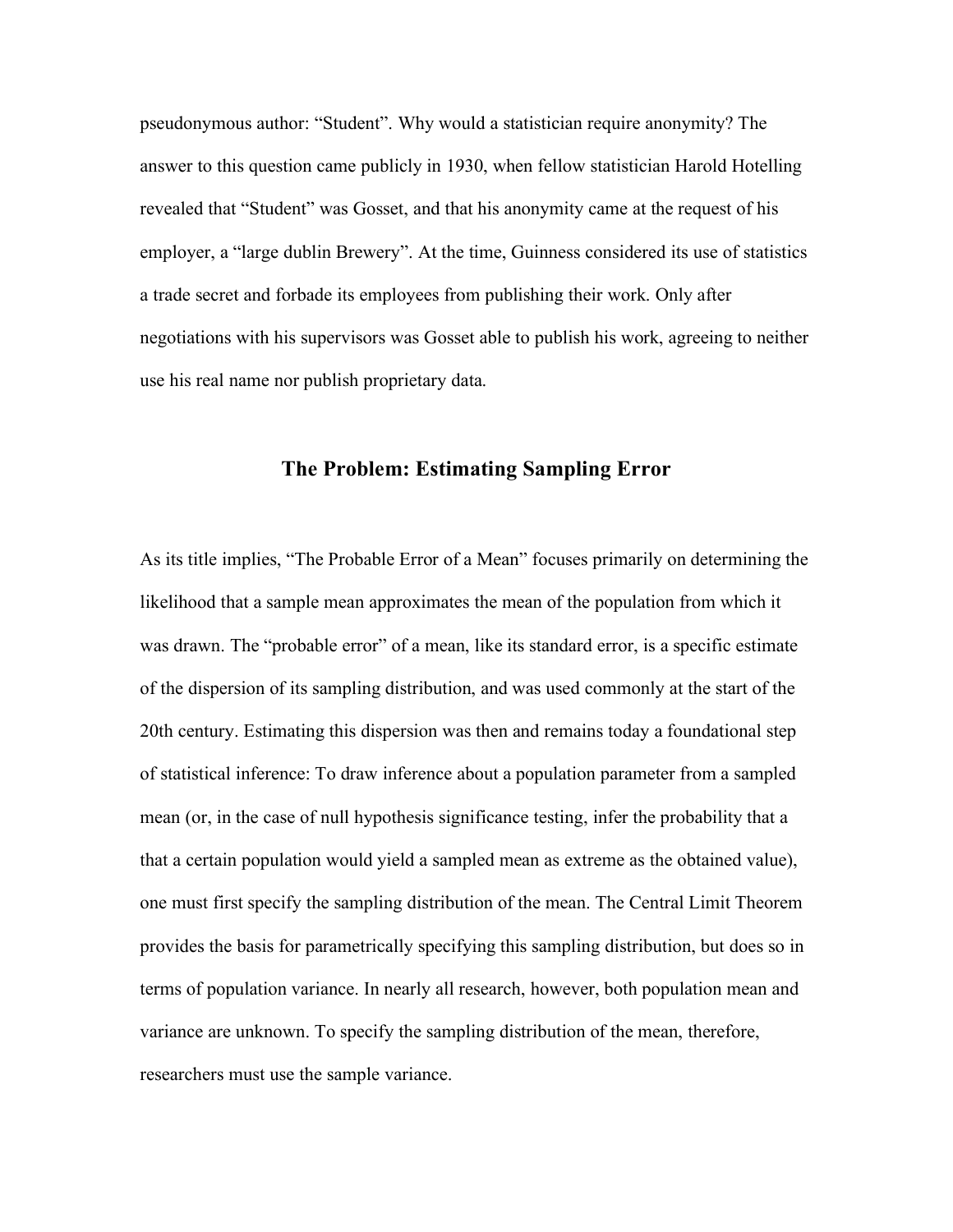Gosset confronted this problem with using sample variance to estimate the sampling distribution of the mean, namely that there is error associated with sample variance. And because the sampling distribution of the variance is positively skewed, this error is more likely to result in the underestimation than the overestimation of population variance (even when using an unbiased estimator of population variance). Furthermore, this error, like the error associated with sampled means, increases as sample size decreases, presenting a particular (and arguably exclusive) problem for small sample researchers such as Gosset. To draw inferences about population means from sampled data, Gosset could not – as large sample researchers did – simply calculate a standard *z* statistic and rely on a unit normal table to find the corresponding *p* values. The unit normal table does not account for either the estimation of population variance or the fact that the error in this estimate depends on sample size. This limitation inspired Gosset to write "The Probable Error of a Mean" in a self-described effort to 1) determine at what point sample sizes become so small that the above method of normal approximation becomes invalid, and 2) develop a set of valid probability tables for small samples sizes.

## **The Solution: "z"**

To accomplish these twin goals, Gosset derived the sampling distribution of a new statistic he called "*z*". He defined *z* as the deviation of the mean of a sample  $(\overline{X})$  from or  $(\overline{X} - u)/s$ . In his original paper, Gosset calculated *s* with the denominator *n* (leading to the mean of a population (u) divided by the standard deviation of the sample (*s*), a biased estimate of population variance,  $s^2$ ) rather than the unbiased  $n-1$ , likely in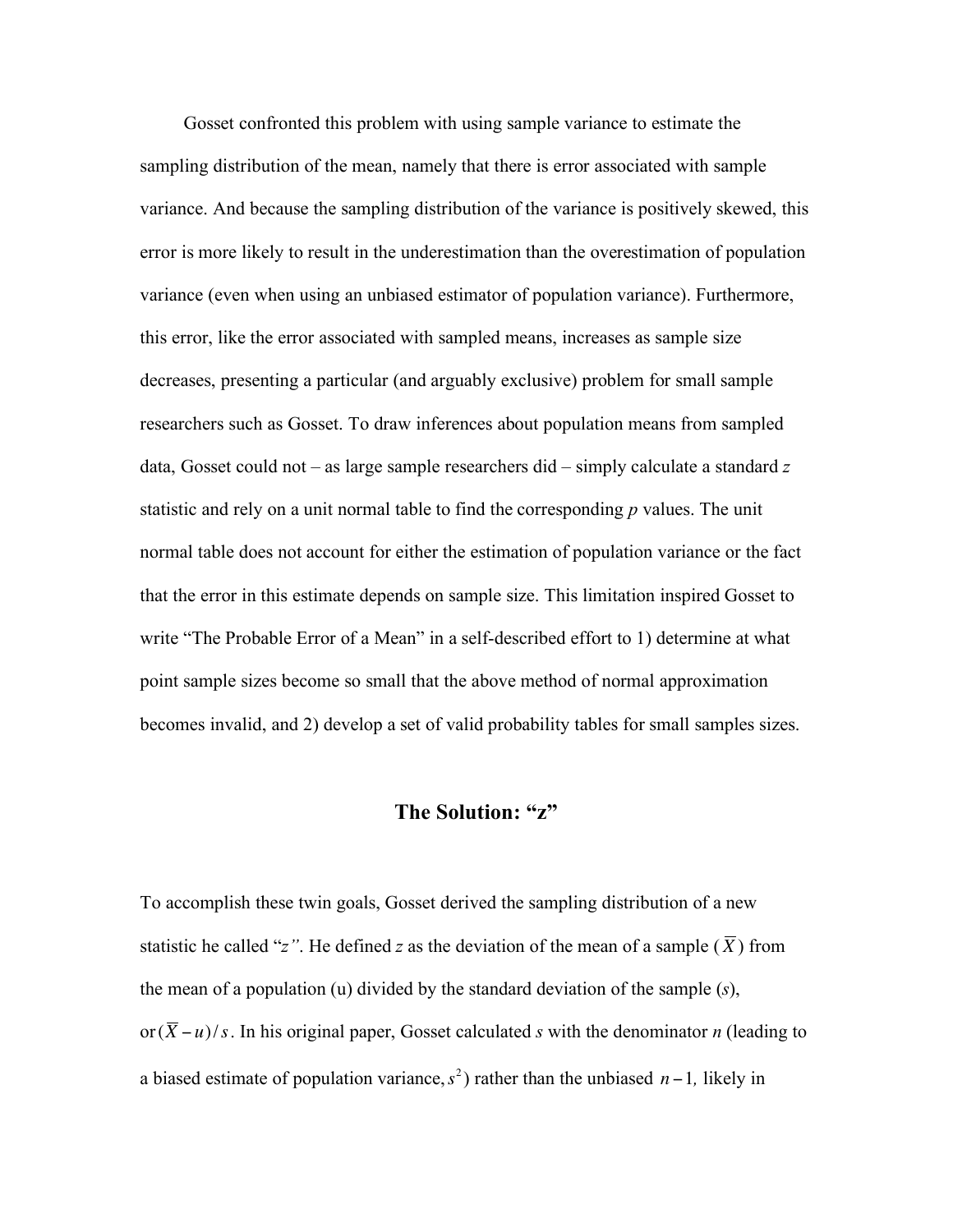response to Karl Pearson's famous attitude that "only naughty brewers take *n* so small that the difference is not of the order of the probable error!'' To determine the sampling distribution of *z*, Gosset first needed to determine the sampling distribution of *s*. To do so, he derived the first four moments of  $s^2$ , which allowed him to make an informed guess were uncorrelated, presumably in an effort to show their independence. This concerning its distribution (and the distribution of  $s$ ). Next, he demonstrated that  $\overline{X}$  and  $s$ independence – in conjunction with equations to describe the distribution of  $s$  – allowed Gosset to derive the distribution of *z*.

This first portion of "The Probable Error of a Mean" is noteworthy for its speculative, incomplete, and yet ultimately correct conclusions. Gosset failed to offer a formal mathematical derivation for the sampling distribution of s, despite the fact that, unbeknownst to him, such a proof had been published 30 years earlier by the German statistician Friedrich Robert Helmert. Nor was Gosset able to prove that the sampling distributions of  $s^2$  and  $\overline{X}$  were completely independent of each other. Nevertheless, distribution of *z*, leading many to note that his statistical intuition more than compensated Gosset was correct on both counts, as well as his ensuing derivation of the sampling for his admitted mathematical shortcomings.

# **Pioneering Use of Simulation**

"The Probable Error of a Mean" documents more than Gosset's informed speculation, however: it presents one of the first examples of simulation in the field of statistics. Gosset used simulation to estimate the sampling distribution of *z* non-parametrically, and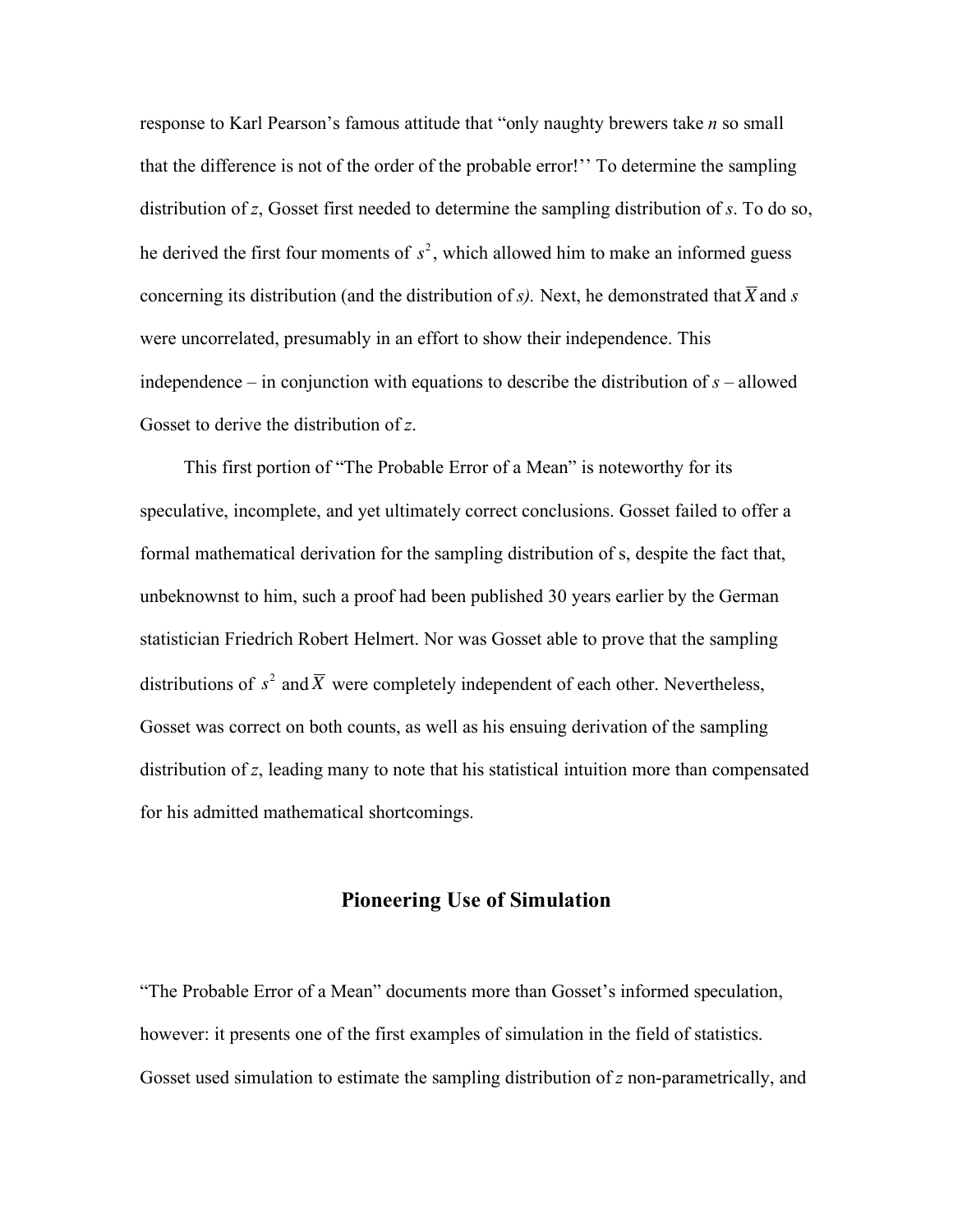then compared this result to his parametrically-derived distribution. Concordance between the two sampling distributions, he argued, would confirm the validity of his parametric equations.

To conduct his simulation, he relied on a biometric database of height and finger measurements collected by British police from 3000 incarcerated criminals; this database served as his statistical population. Gosset randomly ordered the data – written individually on pieces of cardboard – then segregated them into 750 samples of 4 measurements each (i.e.,  $n = 4$ ). For every sample, he calculated *z* for height and finger length, then compared these two *z* distributions with the curves he expected from his parametric equations. In both cases, the empirical and theoretical distributions did not differ significantly, thus offering evidence that Gosset's preceding equations were correct.

#### **Tables and Examples**

Gosset dedicated the final portion of "The Probable Error of a Mean" to tabled probability values for *z* and illustrative examples of their implementation. To construct the tables, he integrated over the *z* distributions (for sample sizes of 4-10) to calculate the probability of obtaining certain *z* values or smaller. For purposes of comparison, he also provided the *p*-values obtained via the normal approximation to reveal the degree of error in such approximation. The cumbersome nature of these calculations deterred Gosset from providing a more extensive table.

In further testament to his applied perspective, Gosset concluded the main text of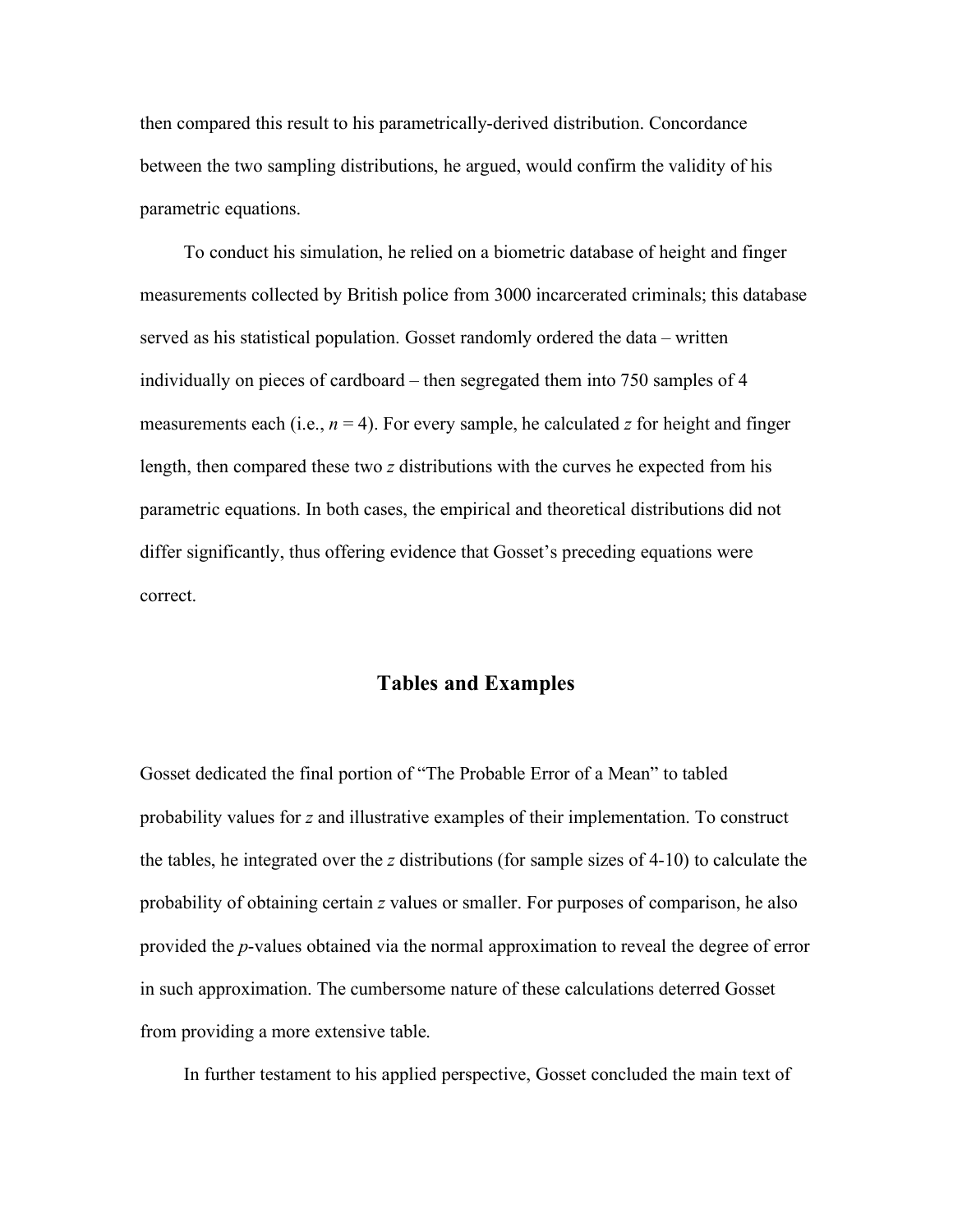"The Probable Error of a Mean" by applying his statistical innovation to four sets of actual experimental data. In the first and most famous example, Gosset analyzed data from a 1904 experiment that examined the soporific effects of two different drugs. In this experiment, researchers had measured how long patients (*n* = 15) slept after treatment with each of two drugs and a drug-free baseline. To determine whether the drugs helped patients sleep, Gosset tested the mean change in sleep for each of the drug conditions (compared to the baseline) against a null (i.e., zero) population mean. To test whether one drug was more effect than the other drug, he tested the mean difference in their change values against a null population mean. All three of these tests – as well as the tests used in the three subsequent examples – correspond to modern-day one-sample *t* tests (or equivalent paired *t* tests).

### **Postscript: From** *z* **to** *t*

With few exceptions over nearly twenty years following its publication, "The Probable Error of a Mean" was neither celebrated nor appreciated. In fact, when providing a expanded copy of the "Student" *z* tables to the then little known statistician Ronald Fisher in 1922, Gosset remarked that Fisher was "the only man that's ever likely to use them!" Fisher ultimately disproved this gloomy prediction by championing Gosset's work and literally transforming it into a foundation of modern statistical practice.

Fisher's contribution to Gosset's statistics was threefold. First, in 1912 and at the young age of 22, he used complex *n-*dimensional geometry (that neither Gosset nor Pearson could understand) to prove Gosset's equations for the *z* distribution. Second, he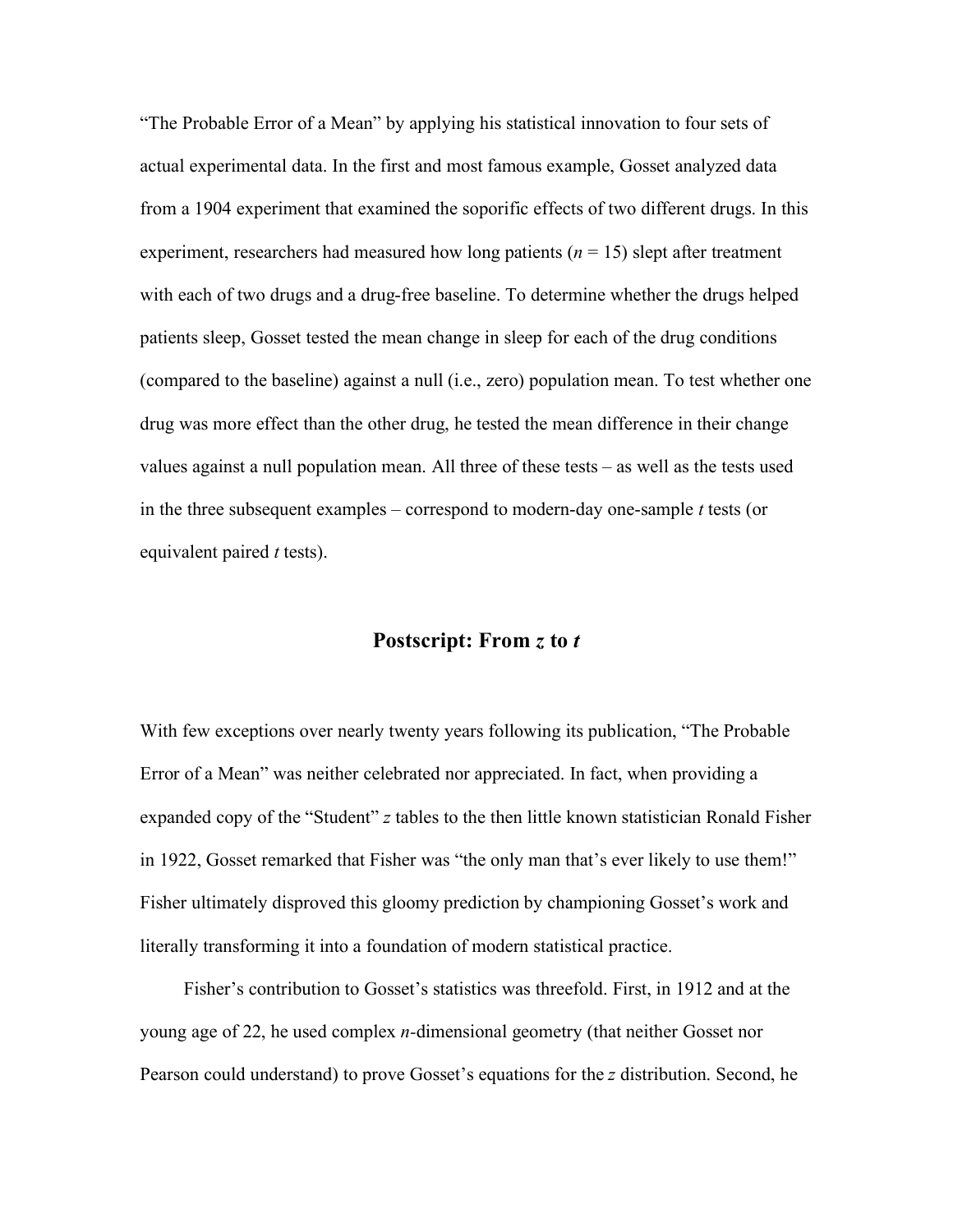extended and embedded Gosset's work into a unified framework for testing the significance of means, mean differences, correlation coefficients, and regression coefficients. In the process of achieving this unified framework (based centrally on the concept of degrees of freedom), Fisher made his third contribution to Gosset's work: he multiplied  $z$  by  $\sqrt{n-1}$ , transforming it into the famous  $t$  statistic that now inhabits every introductory statistics textbook.

! During Fisher's popularization, revision, and extension of the work featured in "The Probable Error of a Mean", he corresponded closely with Gosset. In fact, Gosset is responsible for naming the *t* statistic, as well as calculating a set of probability tables for the new *t* distributions. Despite Gosset's view of himself as a humble brewer, Fisher considered him a statistical pioneer whose work had not yet received the recognition it deserved.

# **Historical Impact**

The world of research has changed greatly in a century, from a time when only "naughty brewers" gathered data from samples sizes not measures in hundreds, to an era characterized from small sample research. "The Probable Error of a Mean" marked the beginning of serious statistical inquiry into small sample inference, and its contents today underlie behavioral science's most frequently used statistical tests. Gosset's efforts to derive an exact test of statistical significance for such samples (as opposed to one based on a normal approximation) may have lacked in mathematical completeness, but their relevance, correctness and timeliness shaped scientific history.